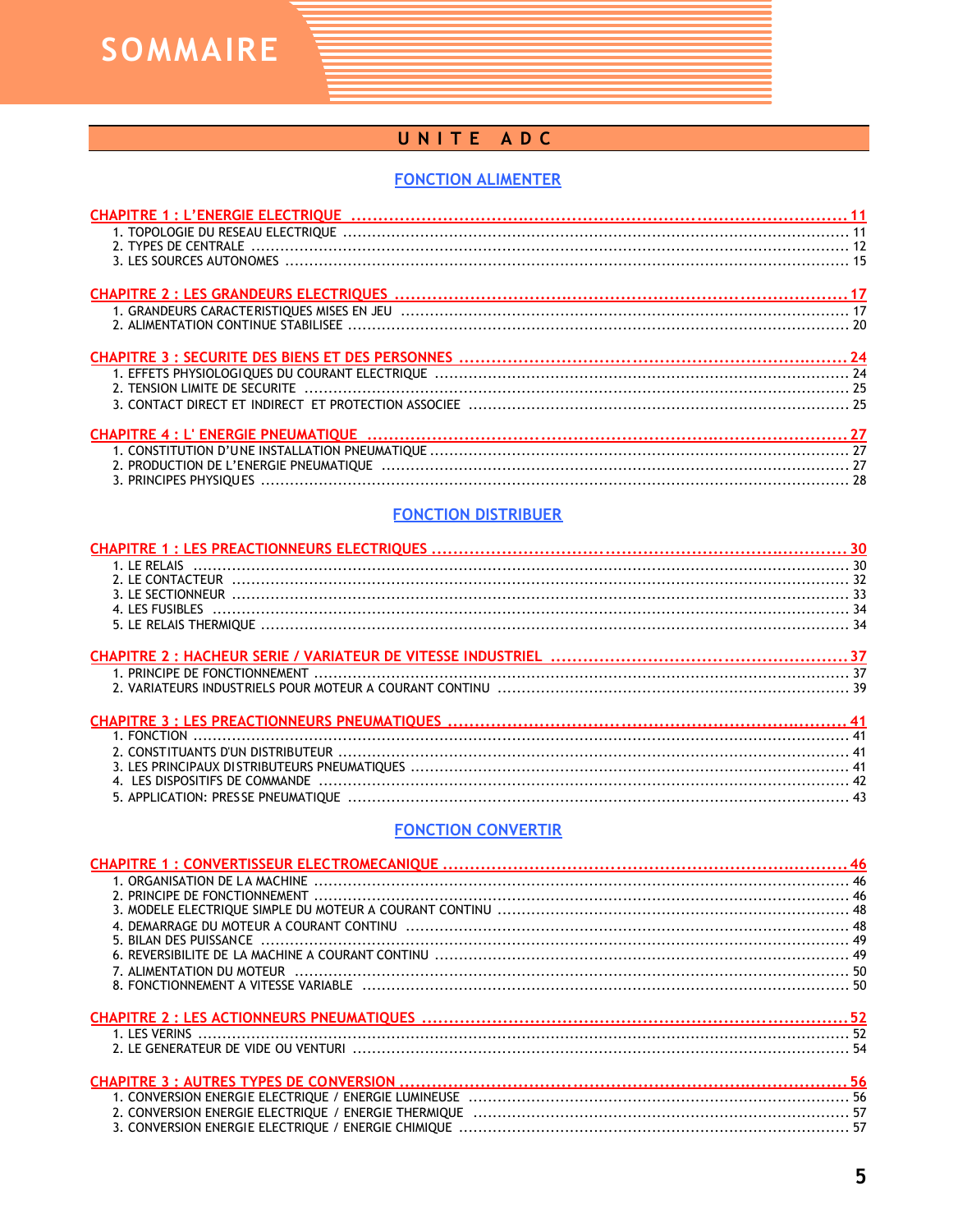**SOMMAIRE** 

# UNITE ATC

#### **FONCTION ACQUERIR**

# **FONCTION TRAITER**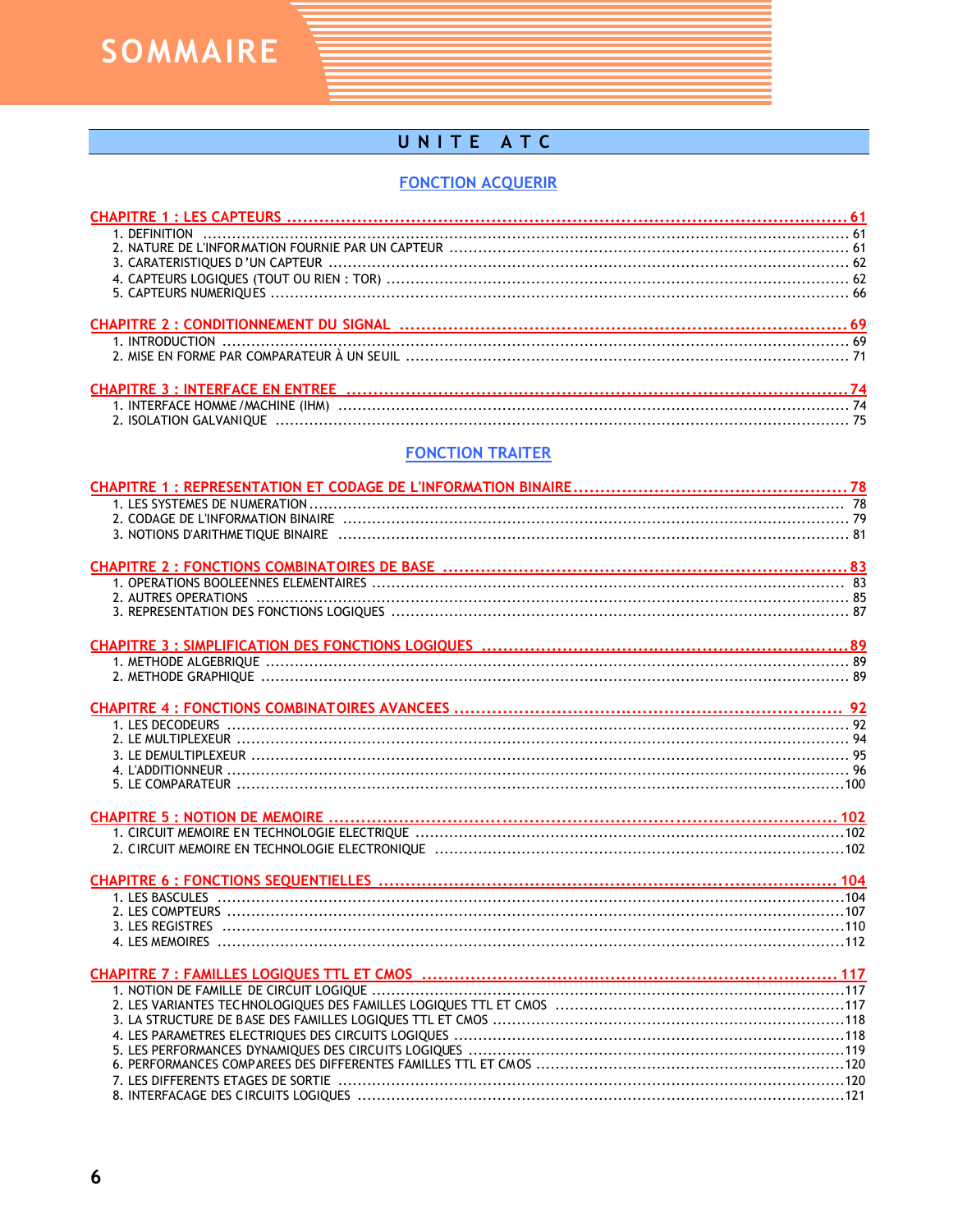

### **FONCTION COMMUNIQUER**

# UNITE T